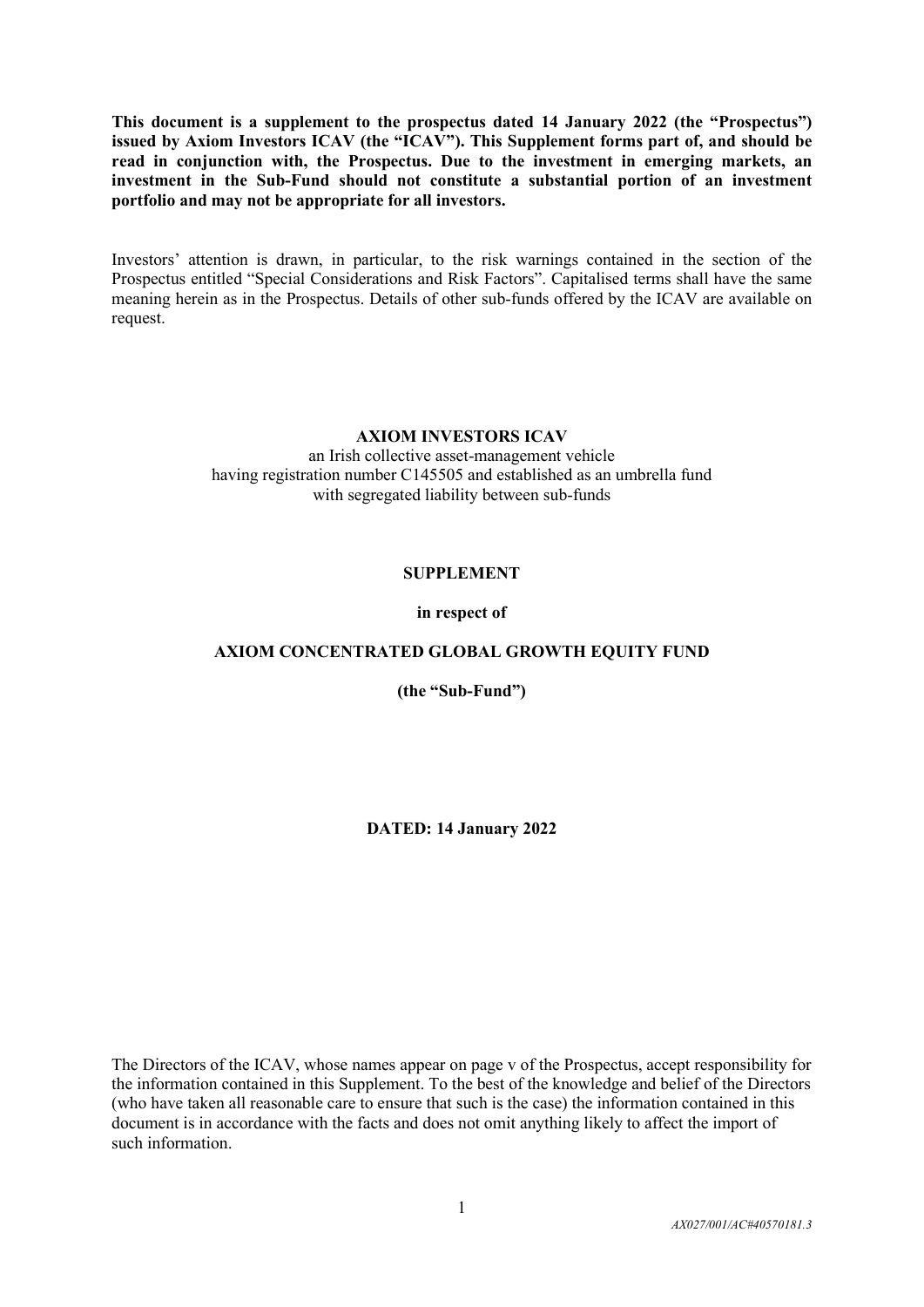## **DEFINITIONS**

| "Business Day"                                                | means, unless otherwise determined by the Directors and notified in advance<br>to the Shareholders, a day (excluding Saturdays and Sundays) on which<br>commercial banks are open for business in the United States and Ireland;                                                                                                                                                             |  |  |  |  |
|---------------------------------------------------------------|----------------------------------------------------------------------------------------------------------------------------------------------------------------------------------------------------------------------------------------------------------------------------------------------------------------------------------------------------------------------------------------------|--|--|--|--|
| "Dealing Day"                                                 | means, unless otherwise determined by the Directors and notified in advance<br>to Shareholders, each Business Day;                                                                                                                                                                                                                                                                           |  |  |  |  |
| "Initial Offer<br>Period"                                     | means the period determined by the Directors in accordance with the<br>requirements of the Central Bank during which Shares are first offered for<br>subscription. In respect of the Share Classes designated in Appendix A as<br>"Open", the initial offer period shall begin at 9.00 a.m. (Irish time) on 26<br>October 2021 and shall terminate at 12 noon (Irish time) on 21 April 2022; |  |  |  |  |
| "Settlement Time"                                             | means, for subscriptions, 5.00 p.m. (Irish time) on the third Business Day<br>immediately following the relevant Dealing Day or such other time as may<br>be agreed with the Administrator and, for redemptions, usually within four<br>Business Days and, in any event, within 10 Business Days of the relevant<br>Dealing Day;                                                             |  |  |  |  |
| "Securities<br>Financing<br>Transaction"                      | any of the following: repurchase transaction, securities or<br>means<br>commodities lending and securities or commodities borrowing, a buy-sell<br>back transaction or sell-buy back transaction and a margin lending<br>transaction;                                                                                                                                                        |  |  |  |  |
| "Securities<br>Financing<br><b>Transaction</b><br>Regulation" | means Regulation (EU) 2015/2365 of the European Parliament and of the<br>Council of 25 November 2015 on transparency of securities financing<br>transactions and of reuse and amending Regulation (EU) No 648/2012, as<br>such may be amended, supplemented or replaced from time to time;                                                                                                   |  |  |  |  |
| "Trade Cut-Off<br>Time"                                       | means, for subscriptions, 12.00 p.m. (Irish time) on the Business Day prior to<br>the relevant Dealing Day or such other time as may be agreed with the<br>Administrator and, for redemptions, 12.00 p.m. (Irish time) on the Business<br>Day prior to the relevant Dealing Day or such other time as may be agreed<br>with the Administrator; and                                           |  |  |  |  |
| "Valuation Point"                                             | means, unless otherwise determined by the Directors and notified in advance<br>to Shareholders, 4.00 p.m. (New York time) on the relevant Dealing Day.                                                                                                                                                                                                                                       |  |  |  |  |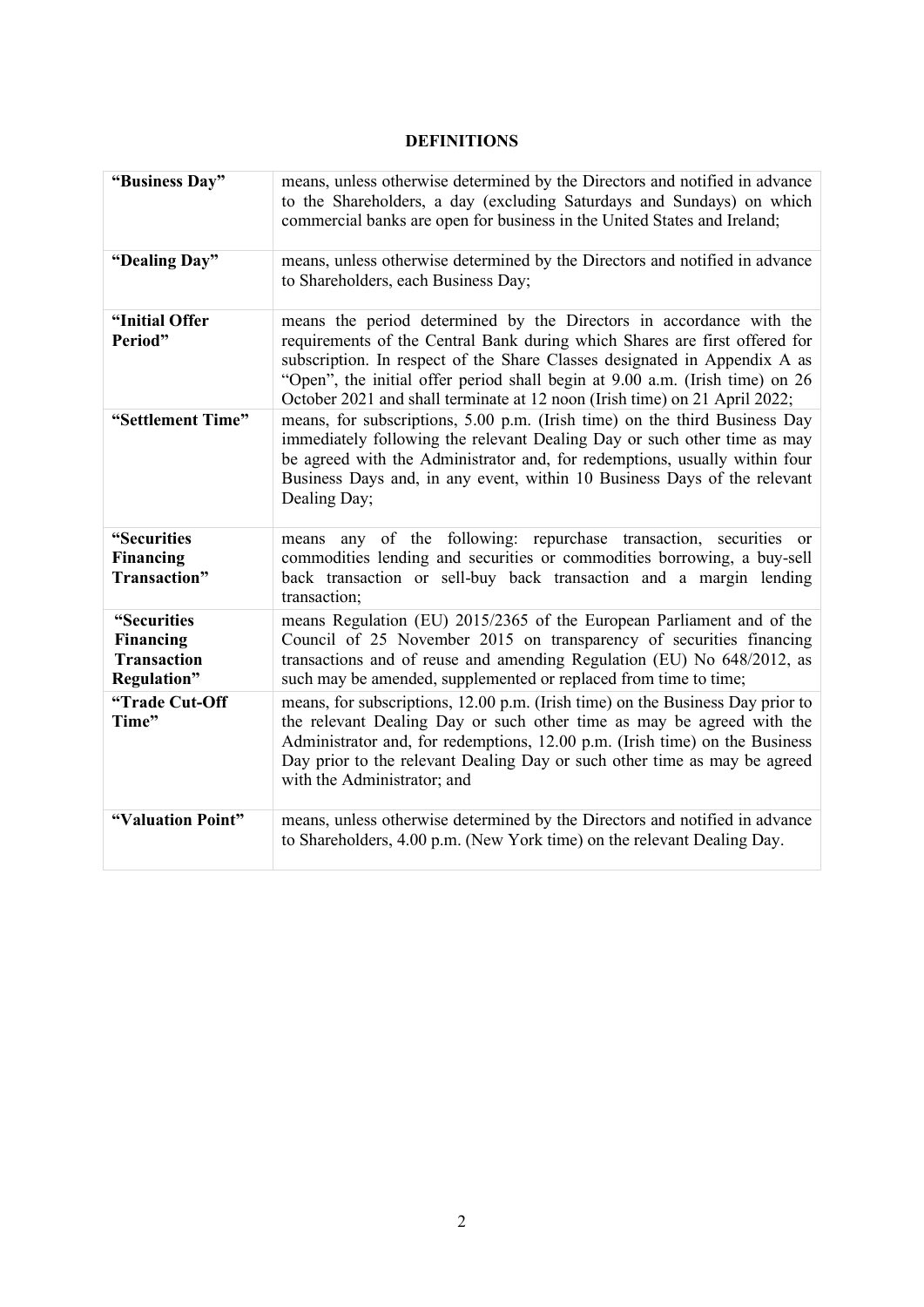# **INVESTMENT OBJECTIVE, STRATEGY AND POLICY**

| Investment<br>Objective    | The objective of the Sub-Fund is to seek to achieve long term investment<br>growth, in total return terms, through active investment in a concentrated<br>portfolio of equities in markets worldwide.                                                                                                                                                                                                                                                                                                                                                                                                                                                                                                                                                                                                                                                                                                                                                                                                                                                                                                                                                                                            |  |  |  |  |
|----------------------------|--------------------------------------------------------------------------------------------------------------------------------------------------------------------------------------------------------------------------------------------------------------------------------------------------------------------------------------------------------------------------------------------------------------------------------------------------------------------------------------------------------------------------------------------------------------------------------------------------------------------------------------------------------------------------------------------------------------------------------------------------------------------------------------------------------------------------------------------------------------------------------------------------------------------------------------------------------------------------------------------------------------------------------------------------------------------------------------------------------------------------------------------------------------------------------------------------|--|--|--|--|
|                            | There can be no assurance that the Sub-Fund will achieve its investment<br>objective.                                                                                                                                                                                                                                                                                                                                                                                                                                                                                                                                                                                                                                                                                                                                                                                                                                                                                                                                                                                                                                                                                                            |  |  |  |  |
| <b>Investment Strategy</b> | It is intended to achieve the Sub-Fund's investment objective through the<br>Investment Manager's investment process which encompasses active<br>security selection across a concentrated portfolio of global equities and other<br>investments as outlined in the "Investment Policy" section below.                                                                                                                                                                                                                                                                                                                                                                                                                                                                                                                                                                                                                                                                                                                                                                                                                                                                                            |  |  |  |  |
| <b>Investment Policy</b>   | The Sub-Fund will invest in freely transferable equity and equity-related<br>instruments as set out below, of issuers listed or traded on a Regulated<br>Market worldwide. The Sub-Fund is expected to comprise of approximately<br>25 to 50 underlying investments.                                                                                                                                                                                                                                                                                                                                                                                                                                                                                                                                                                                                                                                                                                                                                                                                                                                                                                                             |  |  |  |  |
|                            | The Investment Manager may, in its sole discretion, actively allocate<br>between equity and equity-related instruments in order to seek to identify<br>companies with strong growth potential that are undergoing significant<br>change, in both developed and emerging markets, including companies<br>located in developed markets which benefit from significant emerging<br>market growth. In determining such allocations, the Investment Manager will<br>consider various factors, both qualitative and quantitative, such as: (i) the<br>prevailing market conditions; (ii) macro-economic factors as determined by<br>the Investment Manager to be relevant (such as changes in unemployment,<br>monetary policy shifts, fiscal policy shifts, gross domestic product growth or<br>inflation); and (iii) the current risk appetite of the Sub-Fund. While the<br>universe of investable securities is large, the Investment Manager will<br>narrow its focus to securities which it believes demonstrate the highest levels<br>of leading dynamic indicators such as consistent earnings revisions, analyst<br>upgrades, reasonable valuation and demonstrated ability to grow earnings. |  |  |  |  |
|                            | The Investment Manager will select the top 25 to 50 securities which, in its<br>opinion, represent its highest conviction ideas with respect to these criteria<br>but also, when constructed as a portfolio, exhibit an optimal diversification<br>of industry, geography and market capitalization. The Investment Manager<br>will continuously monitor its investment thesis and expectations and adjust<br>position size and number of holdings based on new data flows and the re-<br>examination of existing holdings.                                                                                                                                                                                                                                                                                                                                                                                                                                                                                                                                                                                                                                                                      |  |  |  |  |
|                            | The Sub-Fund will invest in common stocks and other securities with equity<br>characteristics, such as preferred stocks, warrants, rights (which are issued by<br>a company to allow holders to subscribe for additional securities issued by<br>that company), participation notes and global depository receipts and<br>American depositary receipts, all of which are traded on Regulated Markets<br>and will be used to gain exposure to issuers in emerging market countries<br>such as China and India. The participation notes will be used to gain<br>exposure to issuers in China and India.                                                                                                                                                                                                                                                                                                                                                                                                                                                                                                                                                                                            |  |  |  |  |
|                            | At all times, at least 80% of the Sub-Fund's Net Asset Value will be invested<br>in equities through the foregoing instruments. Up to 20% of the Sub-Fund's<br>Net Asset Value may also be invested in cash, money market instruments                                                                                                                                                                                                                                                                                                                                                                                                                                                                                                                                                                                                                                                                                                                                                                                                                                                                                                                                                            |  |  |  |  |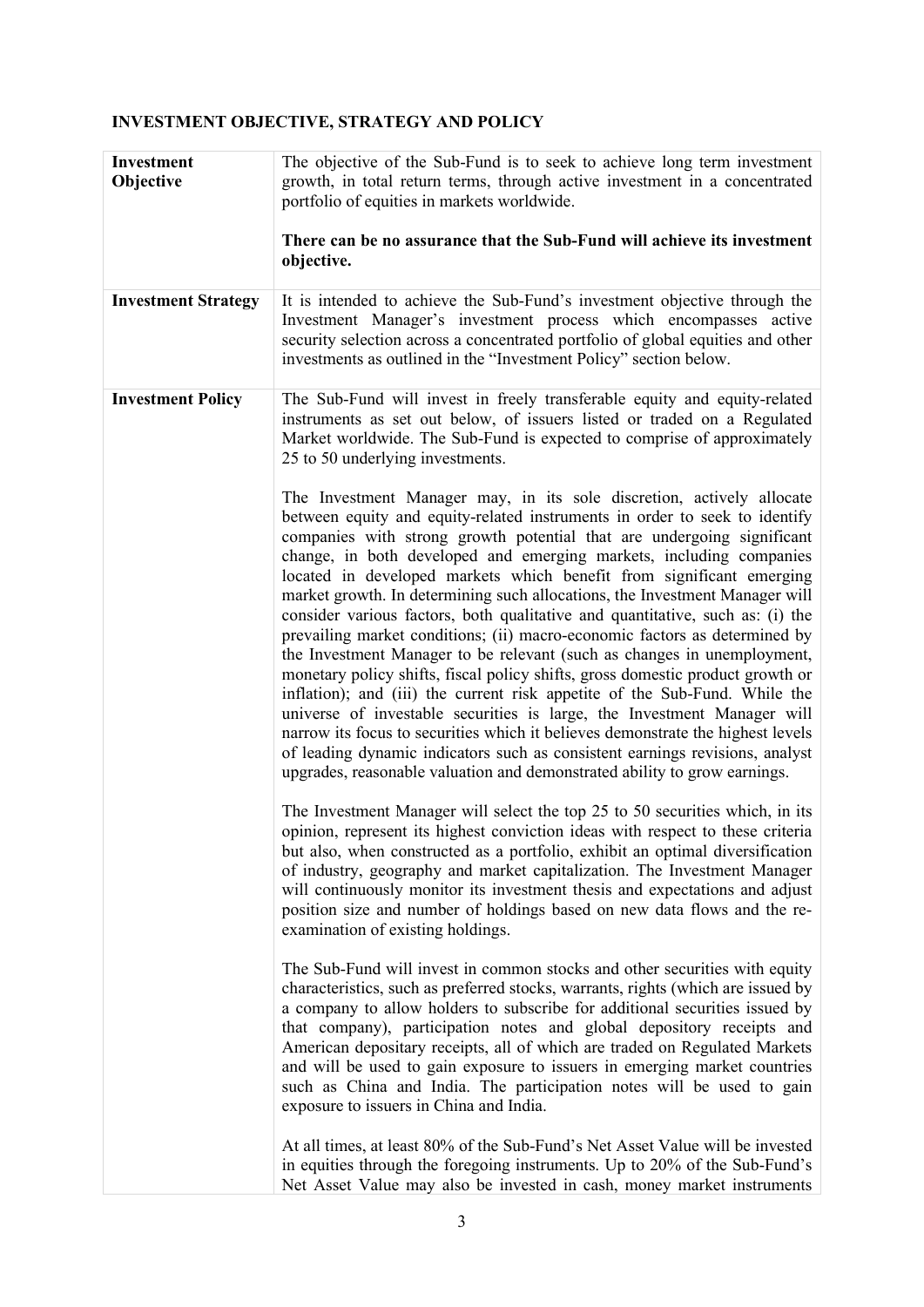|                                                                        | (such as certificates of deposit and treasury bills) and government bonds<br>(which may be fixed or floating and will have a minimum rating of AAA<br>from a nationally recognised statistical rating organisation). The Sub-Fund<br>will hold long positions only and will not hold any short positions. The Sub-<br>Fund will not be focused on any specific industrial sectors, but will rather<br>pursue a policy of active security selection in the markets in which it<br>operates. There are no prescribed limits on geographic asset distribution.<br>Alongside equities incorporated or listed in developed markets globally, the<br>Sub-Fund may include equities incorporated or listed in emerging markets. |  |  |
|------------------------------------------------------------------------|--------------------------------------------------------------------------------------------------------------------------------------------------------------------------------------------------------------------------------------------------------------------------------------------------------------------------------------------------------------------------------------------------------------------------------------------------------------------------------------------------------------------------------------------------------------------------------------------------------------------------------------------------------------------------------------------------------------------------|--|--|
| <b>Benchmark</b>                                                       | The MSCI All Country World Index is the benchmark index against which<br>the Sub-Fund's performance is compared. Details of the Sub-Fund's<br>performance relative to this benchmark index are available in the Sub-Fund's<br>KIID and in certain marketing material. References to the benchmark index<br>are for illustrative purposes only. There is no guarantee that the Sub-Fund's<br>performance will match or exceed the benchmark index.                                                                                                                                                                                                                                                                        |  |  |
|                                                                        | The Sub-Fund is actively managed and, while a significant proportion of the<br>Sub-Fund may be components of, and have similar weightings to, the<br>benchmark index, the Investment Manager may use its discretion to invest a<br>significant proportion of the Sub-Fund in assets which are not included in the<br>benchmark index or the Investment Manager may invest a significant<br>proportion of the Sub-Fund with weightings different to that of the<br>benchmark index. For the avoidance of doubt, the Investment Manager<br>considers that the benchmark index is not used for the purpose of<br>constraining the composition of the Sub-Fund's portfolio.                                                  |  |  |
| <b>Investment</b> in<br><b>Collective</b><br><b>Investment Schemes</b> | The Sub-Fund may invest no more than 10% of its Net Asset Value in units<br>or shares of Eligible Collective Investment Schemes, such as money market<br>funds, for the purposes of maintaining liquidity or gaining indirect exposure<br>to the assets referred to above in the section of this Supplement entitled<br>"Investment Policy". The Sub-Fund does not currently intend to invest in<br>Eligible Collective Investment Schemes.                                                                                                                                                                                                                                                                              |  |  |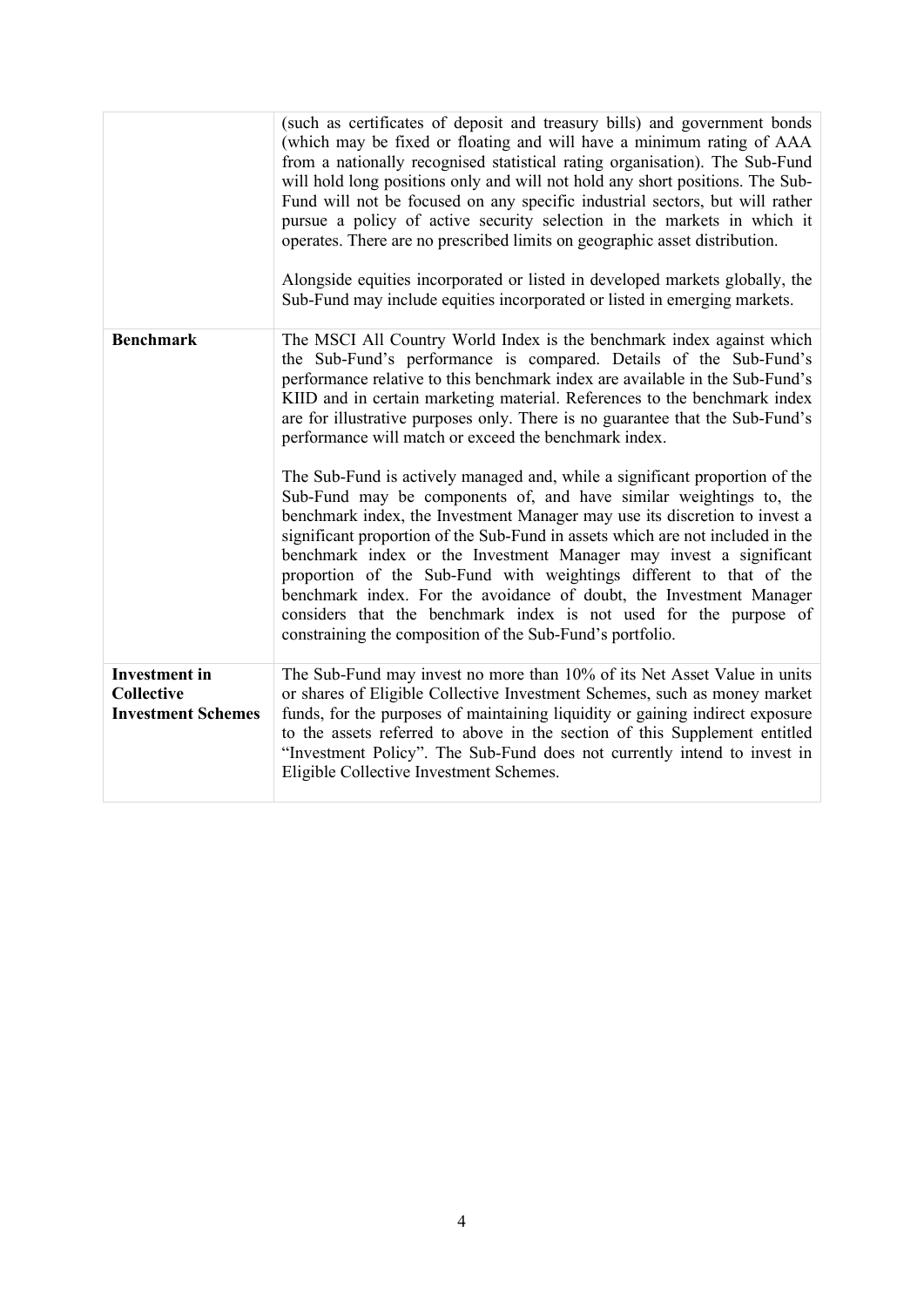| <b>Derivatives and</b><br>Leverage                                 | The Sub-Fund may only use spot and forward currency contracts (as well as<br>warrants and rights, as referred to above) for efficient portfolio management<br>purposes. It is not intended to significantly increase the volatility of the Sub-<br>Fund through the use of such FDI. A Sub-Fund's global exposure measured<br>using the commitment approach will not exceed the Sub-Fund's Net Asset<br>Value.<br>The impact of the use of FDI is described in the section entitled "Investment<br>Techniques and Instruments".<br>Investment techniques and FDI may be used for efficient portfolio<br>management purposes within the limits set forth in Schedule II as described<br>in the section entitled "Types and Descriptions of FDI".<br>The Sub-Fund may be leveraged up to 10% of its Net Asset Value as a result<br>of its use of FDI. The Sub-Fund uses the commitment approach to measure<br>its global exposure.<br>As of the date of this Supplement, it is not intended that the Fund shall enter<br>into any Securities Financing Transactions or total return swaps within the<br>meaning of the Securities Financing Transaction Regulation. |
|--------------------------------------------------------------------|-------------------------------------------------------------------------------------------------------------------------------------------------------------------------------------------------------------------------------------------------------------------------------------------------------------------------------------------------------------------------------------------------------------------------------------------------------------------------------------------------------------------------------------------------------------------------------------------------------------------------------------------------------------------------------------------------------------------------------------------------------------------------------------------------------------------------------------------------------------------------------------------------------------------------------------------------------------------------------------------------------------------------------------------------------------------------------------------------------------------------------------------------------------------|
| <b>Cash Management</b>                                             | Normally, the Sub-Fund will invest substantially all of its assets to meet its<br>investment objective. To the extent that the Sub-Fund's assets are not fully<br>invested in accordance with the objectives set out above, the Sub-Fund may<br>invest the remainder of its assets in debt securities with maturities of less<br>than one year, money market instruments and cash equivalents (such as<br>government securities, discount notes, certificates of deposit, bankers<br>acceptances, commercial paper and treasury bills of investment grade and<br>non-investment grade and which are listed or traded on Regulated Markets<br>worldwide) or may hold cash. The percentage of the Sub-Fund invested in<br>such holdings will vary and depend on several factors, including market<br>conditions. For temporary defensive purposes, including during periods of<br>high cash inflows, the Sub-Fund may depart from its principal investment<br>strategies and invest part or all of its assets in these securities or may hold<br>cash. During such periods, the Sub-Fund may not achieve its investment<br>objective.                               |
| <b>Profile of a Typical</b><br><b>Investor in the Sub-</b><br>Fund | Investment in the Sub-Fund may be appropriate for investors who have a<br>medium- to long-term investment horizon. The Sub-Fund is not designed for<br>investors who are unwilling to accept volatility, including the possibility of<br>sharp share price fluctuations (including declines); or are seeking to invest to<br>meet short-term goals.                                                                                                                                                                                                                                                                                                                                                                                                                                                                                                                                                                                                                                                                                                                                                                                                               |
| <b>Risk Factors</b>                                                | Investors' attention is drawn to the risk factors set out in the section of the<br>Prospectus entitled "Special Considerations and Risk Factors".                                                                                                                                                                                                                                                                                                                                                                                                                                                                                                                                                                                                                                                                                                                                                                                                                                                                                                                                                                                                                 |
| <b>Base Currency</b>                                               | <b>USD</b>                                                                                                                                                                                                                                                                                                                                                                                                                                                                                                                                                                                                                                                                                                                                                                                                                                                                                                                                                                                                                                                                                                                                                        |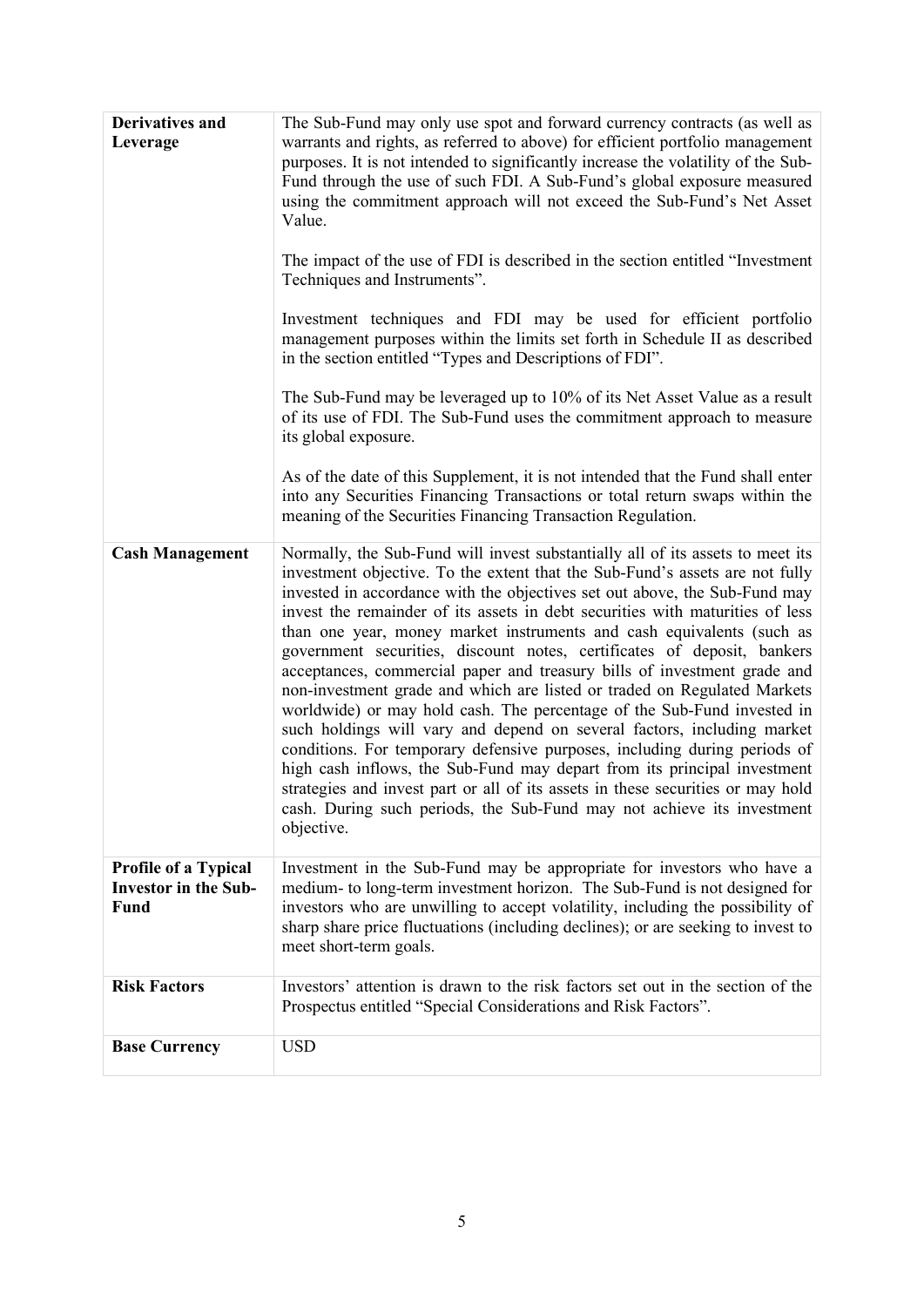#### **DIVIDEND POLICY**

It is not intended to pay dividends in respect of accumulating Share Classes.

It is proposed that the ICAV will declare dividends quarterly in respect of distributing Share Classes, on the  $15<sup>th</sup>$  day of the month immediately following a calendar quarter end, (or in the event that  $15<sup>th</sup>$  in any quarter does not fall on a Business Day, the Business Day following that date) from the net income received by the ICAV.

In respect of cash dividend payments, payment (net of tax, where appropriate) will be made direct to the Shareholder's bank or building society account. Where appropriate, dividend confirmations or dividend vouchers will be issued to Shareholders in respect of distributions made and Shareholders will be notified of any tax withheld.

#### **SHARE CLASSES**

Details of the Classes of Shares available in the Sub-Fund are set out in Appendix A.

## **FEES AND EXPENSES**

For further information on the charges and expenses please refer to the section of the Prospectus entitled "Charges and Expenses".

| <b>Fees Payable by the Investor</b> |                       |  |  |  |
|-------------------------------------|-----------------------|--|--|--|
| <b>Share Class</b>                  | <b>Conversion Fee</b> |  |  |  |
| Class A                             | Up to $5.00\%$        |  |  |  |
| Class B                             | Up to $5.00\%$        |  |  |  |
| Class $C$                           | Up to $5.00\%$        |  |  |  |
| Class D                             | Up to $5.00\%$        |  |  |  |
| Class $E$                           | Up to $5.00\%$        |  |  |  |
| Class F                             | Up to $5.00\%$        |  |  |  |

| <b>Fees Payable by the Sub-Fund</b>                                |                                                                  |                                               |                |                                             |  |
|--------------------------------------------------------------------|------------------------------------------------------------------|-----------------------------------------------|----------------|---------------------------------------------|--|
| <b>Share Class</b>                                                 | <b>Investment</b><br><b>Management</b><br>$\rm{Fe}$ <sup>*</sup> | <b>Administration</b><br>$\rm{Fe}$ e $\rm{*}$ | Custody Fee*   | <b>Distribution</b><br>$\rm{Fe}$ e $\rm{*}$ |  |
| Class A                                                            | Up to $0.80\%$                                                   | Up to $0.20\%$                                | Up to $0.15\%$ | Up to $0.10\%$                              |  |
| Class B                                                            | Up to $0.70\%$                                                   | Up to $0.20\%$                                | Up to $0.15\%$ | Up to $0.10\%$                              |  |
| Class $C$                                                          | Up to $0.80\%$                                                   | Up to $0.20\%$                                | Up to $0.15\%$ | Up to $0.10\%$                              |  |
| Class D                                                            | Up to $0.50\%$                                                   | Up to $0.20\%$                                | Up to $0.15\%$ | Up to $0.10\%$                              |  |
| Class E                                                            | Up to $0.80\%$                                                   | Up to $0.20\%$                                | Up to $0.15\%$ | Up to $0.10\%$                              |  |
| Class F                                                            | Up to $0.50\%$                                                   | Up to $0.20\%$                                | Up to $0.15\%$ | Up to $0.10\%$                              |  |
| *Expressed as a Percentage of the Net Asset Value of the Sub-Fund. |                                                                  |                                               |                |                                             |  |